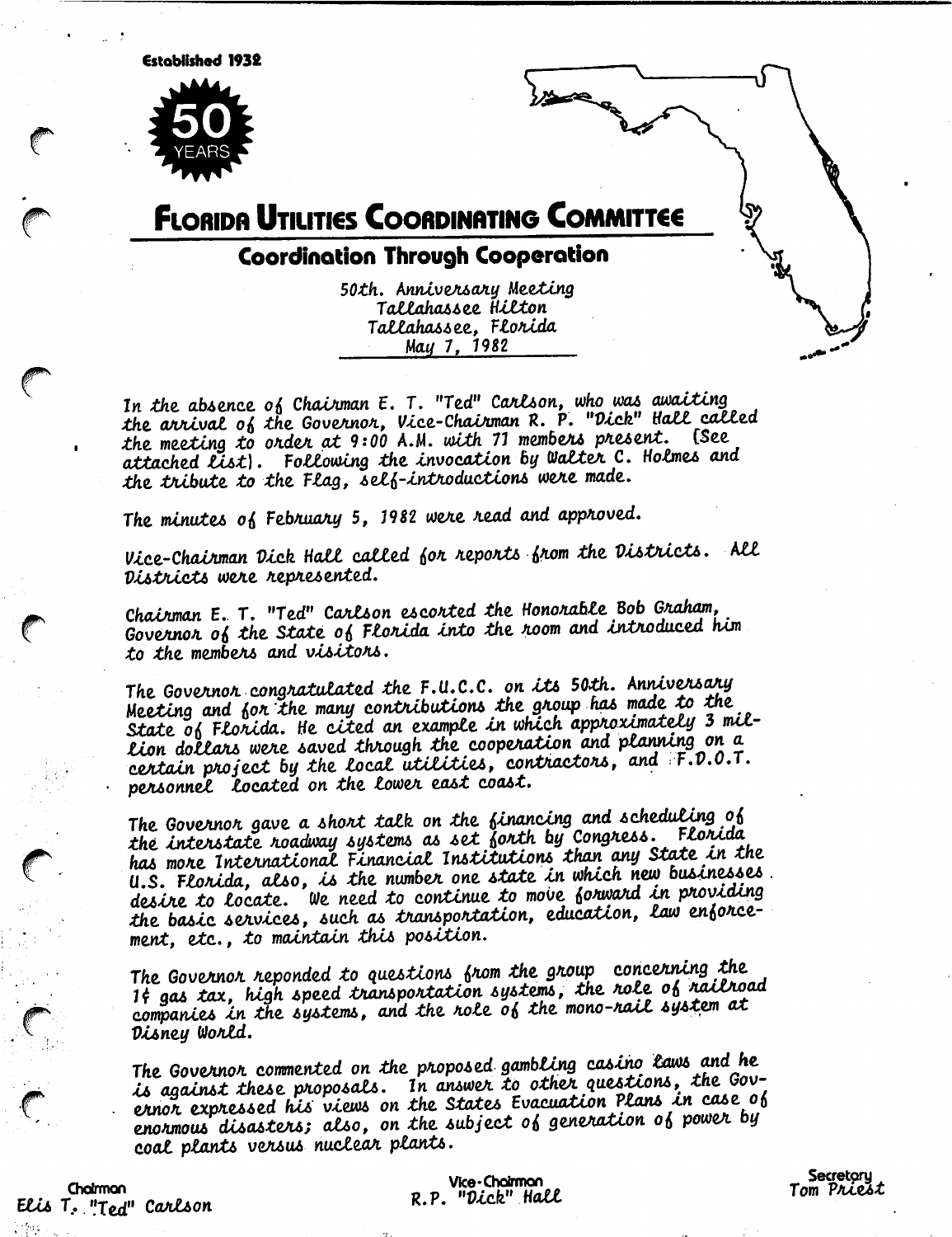FLORIDA UTILITIES COORDINATING COMMITTEE 50th, Anniversary Meeting Minutes Page II.

The Governor's speech to the group was covered by local television stations.

Coffee Break: 9:50 A.M. (Tom Duggar, Central Telephone Co., host).

#### New Business:

Standing Committee Report - Vice-Chairman Dick Hall read letter from Tom Lewis, F.D.O.T., concerning proceedures for billing on reimbursable projects. Consensus of Standing Committee favors the mailing of invoices directly to the District Engineers with copy of cover letter to F.D.O.T. in Tallahassee. The contracts should include the address of the District to which the invoices should be mailed. Some of the Districts are already following these proceedures. Also discussed the new Federal National Safety Code governing the gas pipe lines, which becomes effective in 1983. (Copy of law attached).

Curt Roane commented briefly on the activities of the bike-path committee.

Chairman Ted Carlson appointed Dennis LaBelle and Paul Mundy as Cdchairmen of the Federal Highway Safety Committee. Dennis LaBelle commented on the safety hazards to be explored in the program - to set up programs to define safety hazards to the various utilities. and design engineers involved on relocation projects and to establish guide lines for these projects.

Chairman Ted Carlson stated that the new Standards on Road and Bridge Construction, 1982 Edition, were available by ordering from Mr. Huey S. White, Documents Division, F.D.O.T., Mail Station 12, 605 Suwannee Street, Tallahassee, Florida 32301.

Chairman Ted Carlson read letter of April 12, 1982 he had written to Mr. W. M. Hilliard, Director of Maintenance, F.D.O.T. concerning clarafication'of permitting proceedures. Read letter from Mr. Hilliard, answering the questions raised by the chairman's letter.

Chairman Ted Carlson read letter stating that Mr. Chuck Hanle's duties had been changed and he would no longer be with the group. Chuck is past-chairman of the F.U.C.C. Chairman Ted expressed his thanks to Chuck for his contributions to the group during his tenure as a member.

Chairman Ted Carlson nead letter from Mr. Bill Hopgood, F.P.L., stating that his duties had been changed and that he would not be able to participate in the F.U.C.C. any longer. Bill introduced Mr. Bob Holstein who would take his place on the Committee.

Chairman Ted Carlson led discussion concerning the permitting of private air strips before the utilities are notified. Asked and received comments from the members on this subject.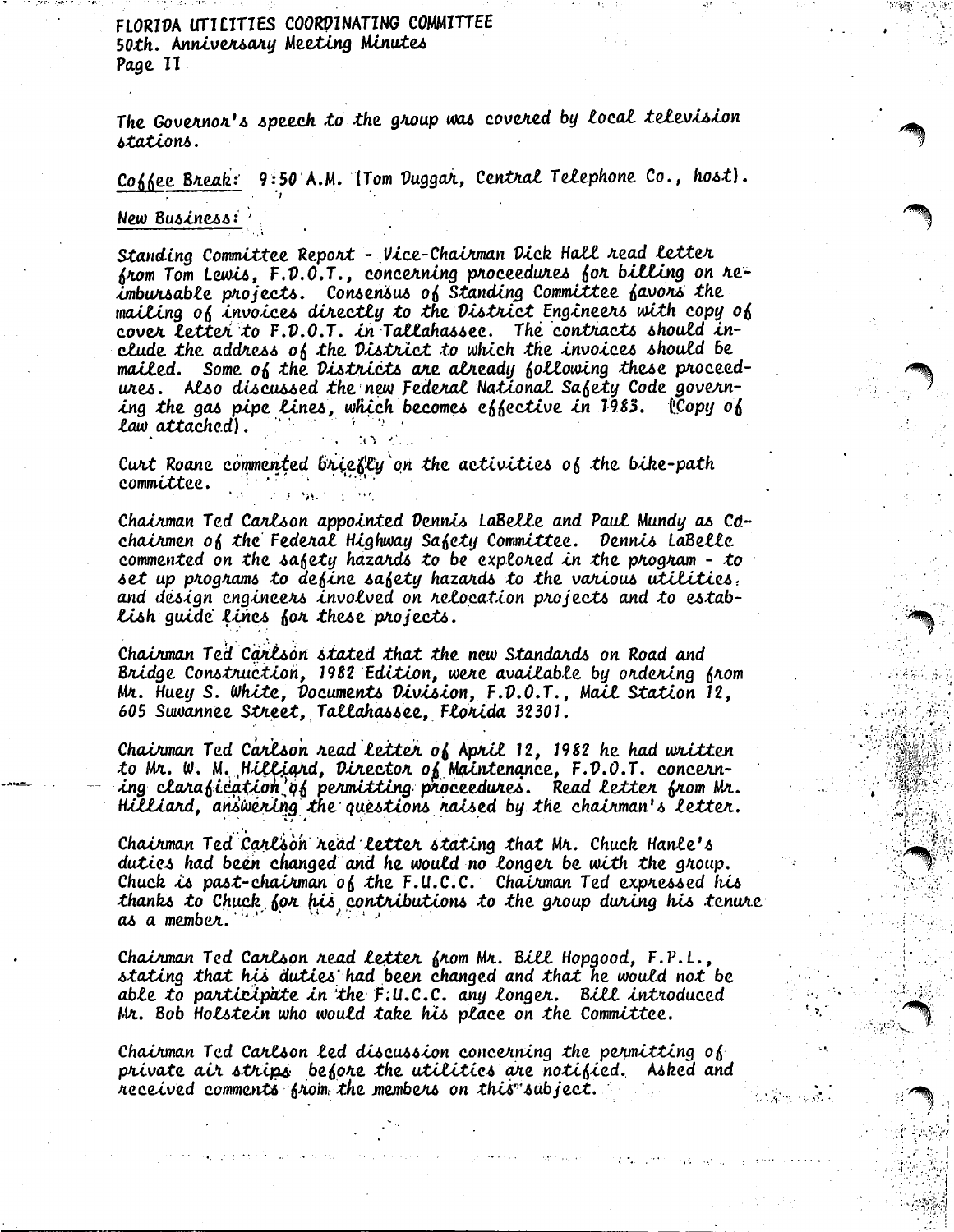FLORIDA UTILITIES COORDINATING COMMITTEE 50th. Anniversary Meeting Minutes Page III

### New Business (continued):

Mr. Ed Williams, Southern Bell, commented on the Safety Standards. Booklet from California. Several companies have reviewed the manual and it does not include enough information contained in it to meet Florida Law. Several companies have initiated their own handbooks. The Manual of Uniform Traffic Safety Devices is very complicated and we are trying to simplify the rules into a smaller manual and still remain in compliance with the laws.

Vice-Chairman Dick Hall introduced our guest speaker, Mr. Ted Forsgren, Chief, Bureau of Land Management, Department of Natural Resources. Mr. Forsgren gave a brief explanation of the set up of the Land Management Division of D.N.R. He explained the require-<br>ments for easements on submerged lands, upland lands, and the use of environmental endangered lands. He also covered the manner in which permit fees are charged for these easements on the various types of State owned lands. He requested input from the utilities on the formation of easement leases and will hold public hearings in different areas of the State to receive and discuss the various ideas from the people involved.

State owned lands are managed by a Board of Trustees as a trust for the people. The fees from permits, etc., go into a trust fund to finance the management of these lands. Maps are not available which show all of the State owned lands. The draft of the new proposal will be completed in the next 2 months. He wants 3 basic requirements to be put into the leases; the first is that it should be fair and reasonable, 2nd. should be a differential value for different uses, and 3rd., it has to be easy to administer. He stated that an original easement is an exclusive easement and D.N.R. will issue new permits without prior approval from original permittee. The fees will not be retroactive on existing easements. 经自动 机空气管子

Mr. Bob Ethridge, Seaboard Coastline Railnoad, announced their pro- $(175596.55)$ motion of a program called Operation Lifesaver. It is a free pro- $\beta \sim 1.18$ gram sponsored by the Railroad and is endorsed by the Governor'and other state Agencies. The film is available on a loan basis. The  $\gamma$  means on program is an effort to educate the public on safety at railroad. crossings. 医动脉动脉 经总计时间

Chairman Ted Carlson introduced Mr. Larry Hand, representing Southern Bell of Georgia from Atlanta.

Chairman Ted Carlson announced that the next meeting will be at the Ponce De Leon Country Club, St. Augustine, Florida, on August 5,  $\mathcal{A}_1$  , and  $\mathcal{A}_2$ 1982. It will be held jointly with the I.R.W.A. (中国語 ほうはいゆせいこぼ

Meeting adjourned at 11:40 A.M.

Respectfully submitted,

Tom Priest

 $\frac{1}{2}$ u

the process of the

 $\gamma$  -ray  $V=\gamma$  (  $\Gamma$ 

وواللاف كا

, where  $\mathcal{O}(\mathcal{O}_\mathcal{C})$  is the contract of the  $\mathcal{O}_\mathcal{C}$ 

**2008年10月11日 1月11日** 

management with the project of the con-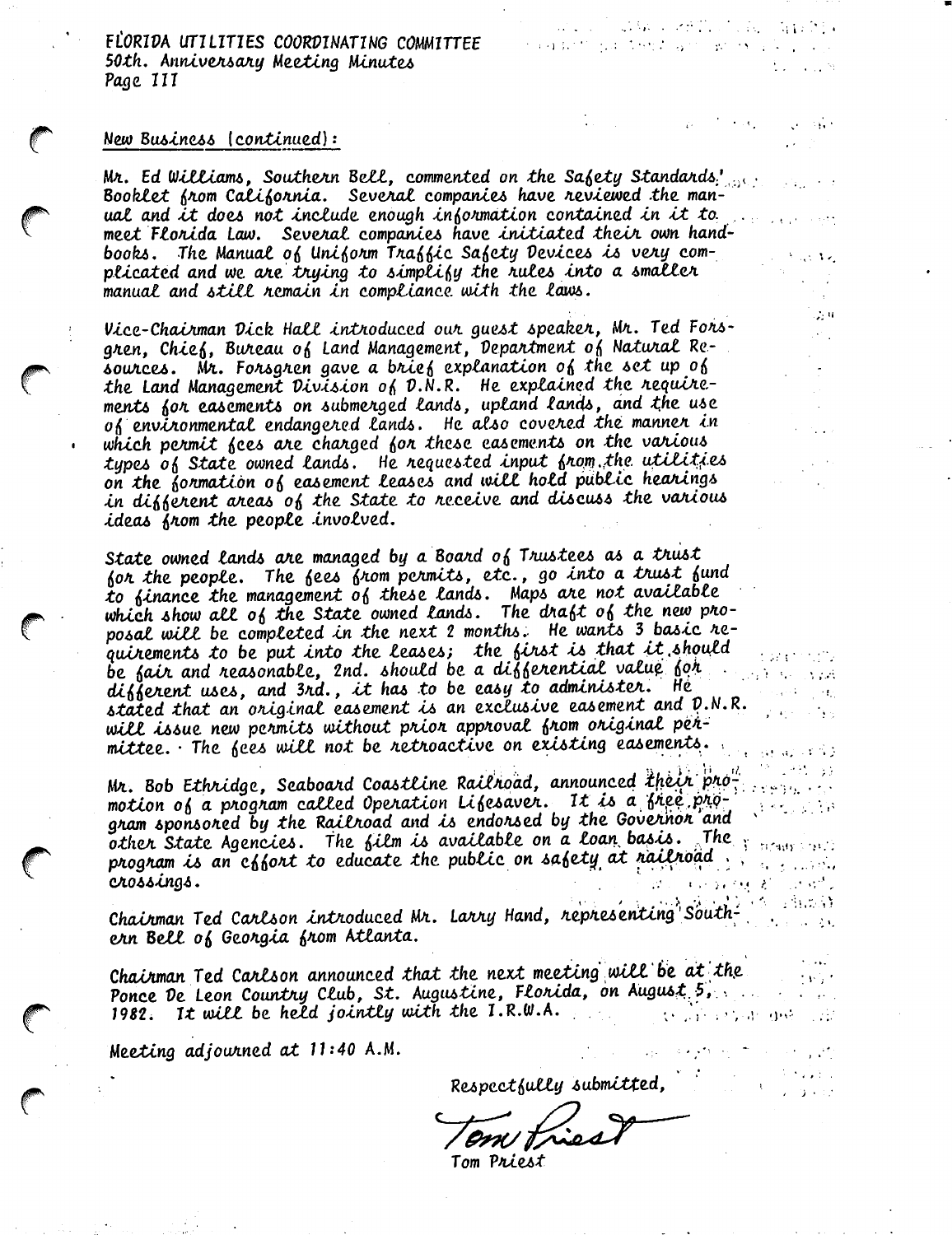#### **SUBJECT!** Utilities - Liaison

#### **UTILITY**

auitomae ch

**PURPOSE:** ط <sup>جن</sup> ہو رہواں ہو

Æ.

To establish a uniform procedure for Liaison between the Department and public, quasi-public or private Utility and Railroad Agencies operating in the State of Florida.  $\mathcal{H}_{\mathcal{A}}$  , and  $\mathcal{H}_{\mathcal{A}}$  , and

PROCEDU

722-051

 $No.$ :

Approved:

State of Florida Department of Timisportation

Effective: 1 Jan. 1980 Distribution:

 $\overline{\text{Page}}_1$ 

الأسقط فالصلاة كالمحادث

・ 火炬 ほぼに ほ

aasta kirjanistostaan. of 3

utt.

 $...$ 

And confort

فيتروا

الوابعين

F.

**DEFINITION:** 

Liaison is the intercommunication between agencies so as to bring about the properhadvano planning, cooperation and coordination of their activitics.

#### POLICY:

All Agencies serving the public have a common obligation to provide their services at the lowest possible cost. Highway, Railroad and Utility people should be anxious to coordinate their respective advance planning, with the objective of eliminating costly construction delays which are bound to result from unresolved right of way problems. Conflicts, problems and past disagreements stem from lack of lead time. The adoption of agreeable procedure will permit sufficient lead time to largely eliminate these difficulties. There is no conflict of interest in this area between the Department of Transportation and other affected agencies because they are all public service agents. The public they serve are both taxpayers and ratepayers who should not be obligated to pay, as taxpayers or as ratex payers, any unnecessary costs. " OCLIDULITO CH 高度的

vanie enemiz All Utilities personnel of the Department will be charged with the responsibility of adequate and 2. when reffective liaison practices between the Department and the Railroad/Utility Agencies.

To effectively coordinate the advanced planning of the Department and that of the railroad/-3. utility agencies, the Department will apply the following practices:

of Hill bet, Asser Furnish annually to these Agencies, preferably on a Department District basis, a tentative construction program covering a period longer than heretofore available, at least five (5) years if possible. Program data will include route, location, nature of improvements and probable dates of construction.

a fina golizona, smrtiger i  $\mathcal{O}_{\mathcal{F}}$  ,  $\mathcal{O}_{\mathcal{F}}$  ,  $\mathcal{O}_{\mathcal{F}}$ 

At the time that highway corridors are under study, contact these Agencies and review any possibilities of serious conflict.

also via ne Aformata et lago es su

Notify all affected agencies of scheduled highway public hearings.

i. D. ... When a corridor has been selected, supply the affected agencies with preliminary plans as soon as possible. alified is real of the channel.

When determining route and design, in fulfillment of our common obligation to accomplish E. the improvement without unnecessary cost to the public either as taxpayers or ratepayers, to consider the cost of Railroad and Utility work, whether or not reimbursable, along with traffic volume, traffic generators, cost of right of way and construction, etc. During the preliminary design period, to consult. with the affected Railroads and Utilities and ascertain whether reasonable and acceptable changes are feasible in order to eliminate or reduce Railroad and Utility relocation costs.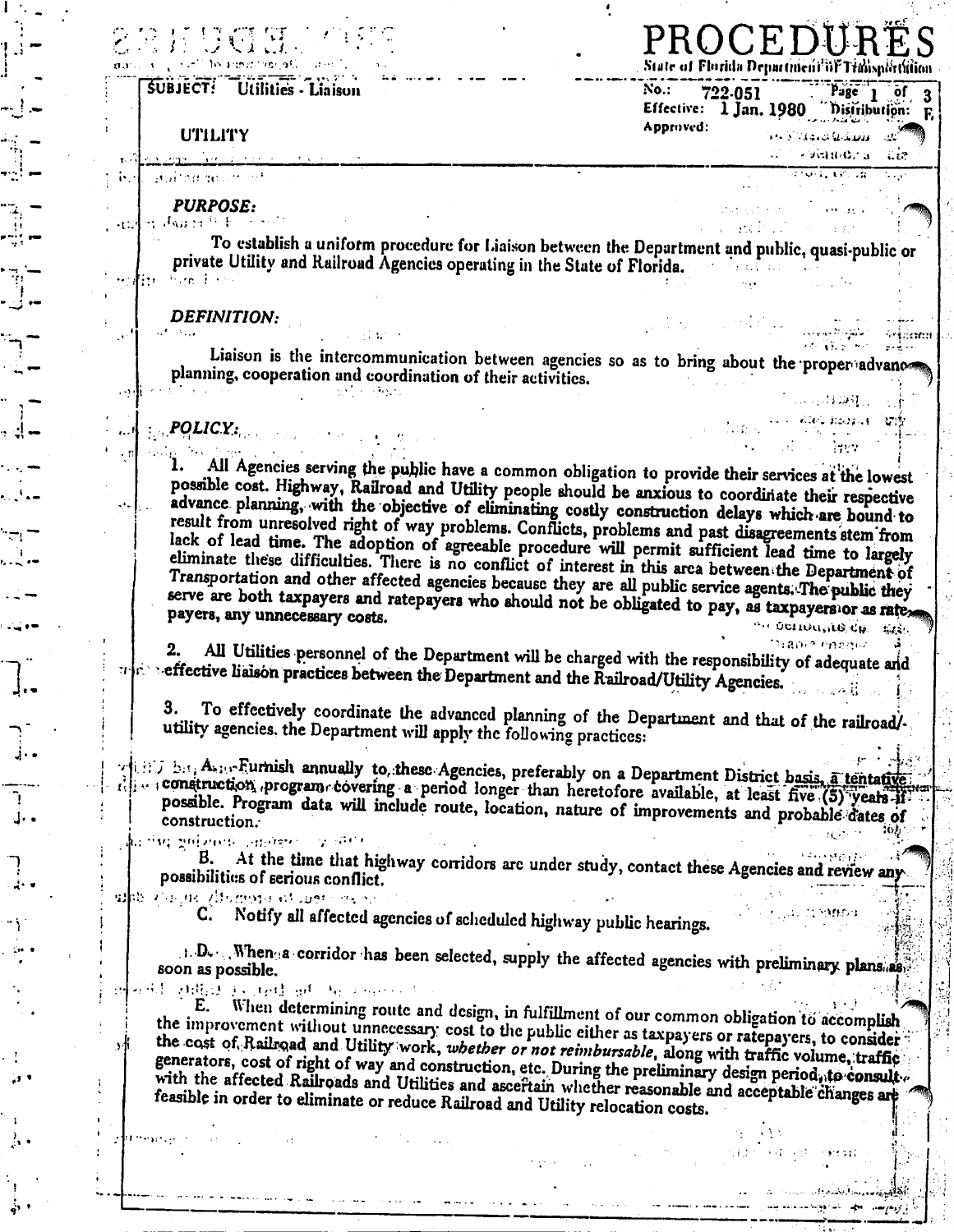$-0.1E$   $11w + 1982$ FUCC FLORIDA UTILITIES Coordinating Committee NAME FIRM **ADDRESS** State Proude, GOVERNOR the cazetal, to behave BD Critian Ted barlow FLA POWER & LIGHT CO 174 MAINST. SARASOTA SSSNEIZYST N. MIAMI Peoples GAS Systemare Hall 33 87 3 RU. Bor 818 Wauchula Fla ity of Wanchula om Friest 38303 Tallamosee Dept. of Not1. Resources 3900 Commonwealth Blud led Forsgren **BOX 529311** HA Tower & Sight Co <u>4,Am 76 3315)</u> BOB HOLSTEIN Foo water 5t Family Lines Rail System <u>Bob Ethridge</u> Jacksonialle fla 32202 PPBAX 951 Southorn Bell DAYTONA BEACH 7LA, 32015 D. O. UNGER 645) NH FED HWY -R 505<br>FL Laud, ELA, 33308<br>3020 NW 38 = Ave 484-6010  $U.N.C.L.E.-SBT E)$ M.B. Holman The Continue of 1987-1997<br>24057 Southers Bell Cartos C.E. HANLE SoutHENBELL L.L. Hand Southern Bell 2 Cly le Johnson Soythern Bell  $EdM. W1LLM2$ <u> MIAML, FL. 33126</u>  $(263 - 3108)$ P.O. Bay 47 84-134-211 Im Hagai He Dept of Inansportation 201 22 3261 Fur Power & Lo Co. JEARY LABAW FLORIDA FOWER & LIGHT CO. TOM GROZAN IU EAST GOINES FLOCIDA QUELLE SECULLE CON , TALL, LL 32305 FOWARO MILLS Chadesground Utilities Notification Center minimum FL, 33126 CHARLES (KIMBRELL  $33126$ Rm 370  $666$   $N\omega$   $79$   $Av & Mn$ JOHNLIANNER  $SBJAT$  $310$  Court St, Pinellas G. Water System MikeFLANERY  $c$ learwater,  $33516$ <u>Po. Box 529100, Miami, Flq.</u> Charles E Carrington  $|F|$ Denniolll, LODELEL FFL - Minomi POBX529100, Mipmi, rien Po, Bor 1151, Ansaccha 32520 JIM DUNNING Guffonge Comprary 13G N. Fl. Av. Dehand, Flo, 3272 Northan Hunter Volusia County Public Works  $1136$  N. FL.  $AUE$ , DELAND PL. 3272 LESTER LYMAN VOLUSIA COUNTY PUBLIC WORKS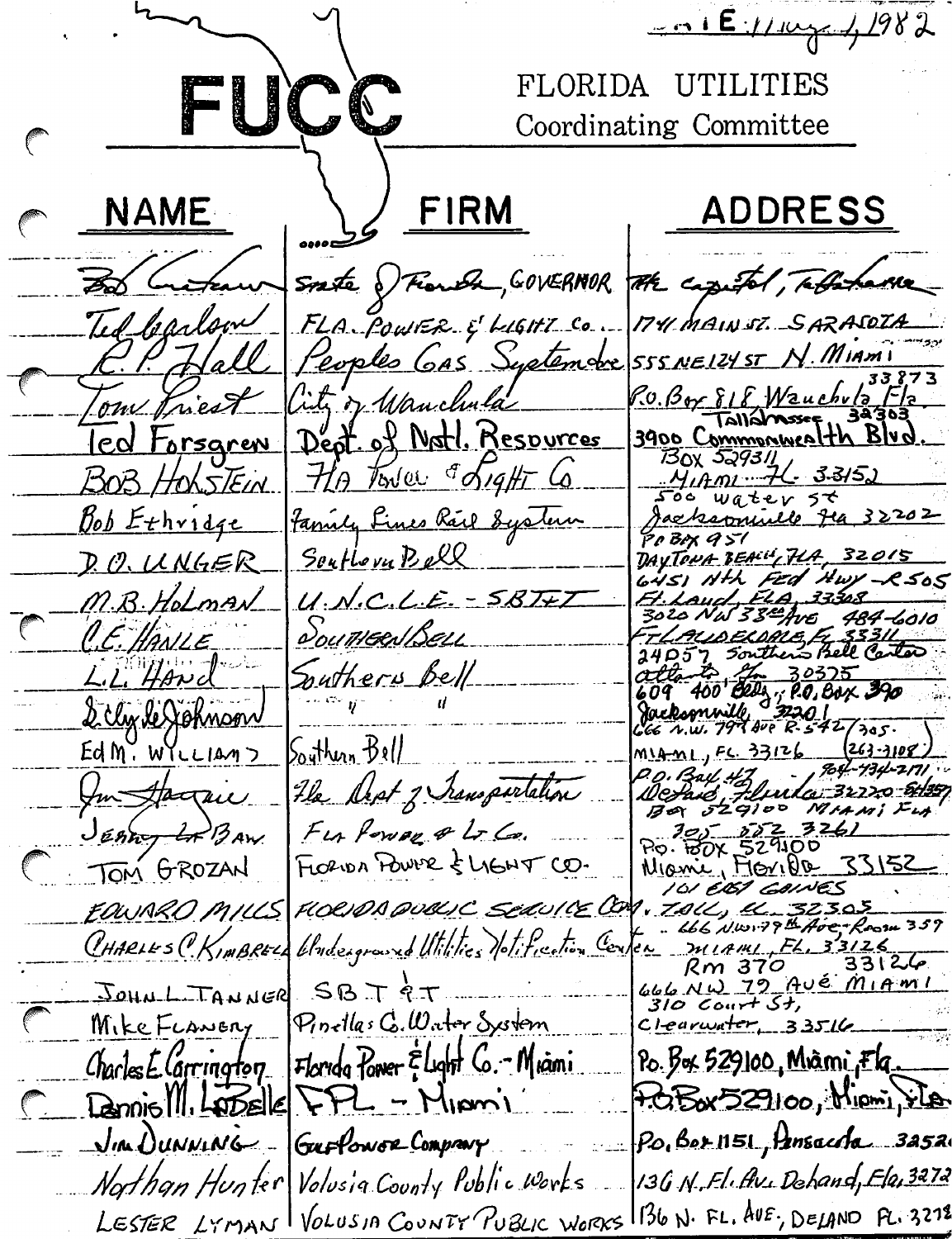DATEMAY 7,0982 FUÇÇ FLORIDA UTILITIES Coordinating Committee FIRM ADDRESS 7 NAME YOLUSA COUNTY PUBLIC WORKS 136 N. FLA-AVE DELANO, FLA 32720 JAmes E NUTALL  $FPL$ Po Boy 529100 Mismi Fc. 33152 DAVID WATKINS  $FPL$  -Miani POBOY 529100 Mia Flaz Kathy Cuba LEE CO. D.O.T.  $kPw$ . P.O. Box 398 FT. MYELS, FL. 33902 PATRICK C. HUNT 32308 POBOX2214 TALLAHASSEE FL Rancy S MDANIEY CENTEL TELEPHONE COMP.  $Po.$  BUY ZZIY MUAMASSES THOMAS DUGGAR CENTRAL TELEPHONE COM 2769 E. ATLANTIC BLVD.<br><u>PonPanie BEACL FLA 33062</u><br>P.O. Box 151 JON W. PAUL, P.E. D.R. AND H. ENTERPRISES, INC. CURT ROANE FLA POWER & LIGHT CO. DAYTONA Beach FL 32015. <u>Ken Brown</u> TAMPA ELECTRIC CO P.O. Box III TAMP4, FL 33691 JACKSTEWART JUTTEY ROOKE FROMES GAS SESTER, INC PD FOX 2562 TATIAN, FL 3360 JOSE C. MARTINEZ FPL, MiAmi P.O. Box 529100 Main E 33152<br>314 FLOCK JAP FLA<br>(2233 W DUVAL 87 32217 JOHN SSORNBERGER VEA Paul Beck FPL, miAmi POB 529100 MAJELA 33152 D.M. BRANDON FPSL, MIAML  $R$ *E* EHARd J Mc Conville Bx 370-1520 LccST. Finyers-33, 31 United Telephone 6 Florida 2.0.Box 5000, ALTA SPR65. BL DICK PEARSON UNITED TEL. SYS. FL. GROUP  $80x3455$  n. F.T. Myers 33903 <u>Rick Foson</u> Lee County Electric Coop FLA. POWER CORP BOY 14042, STPETERSBURG 3323 T.C.WEAVER FPC KICH NOBLE RON WORLEY  $FPC$  $FPC$  $B||15000$  $B_{xx}$  250, may trice() 0. 3235.  $c$ *lay* Electric 90.B 308 KEYSTONE HIS 32656 Jinny Price 780 S.W. 24 ST. FT. LAND 33315 JIM KIRIGHT DOT<br>DC TA  $B$ ocky $D$ elrino  $47$  west Flagler st. 33130